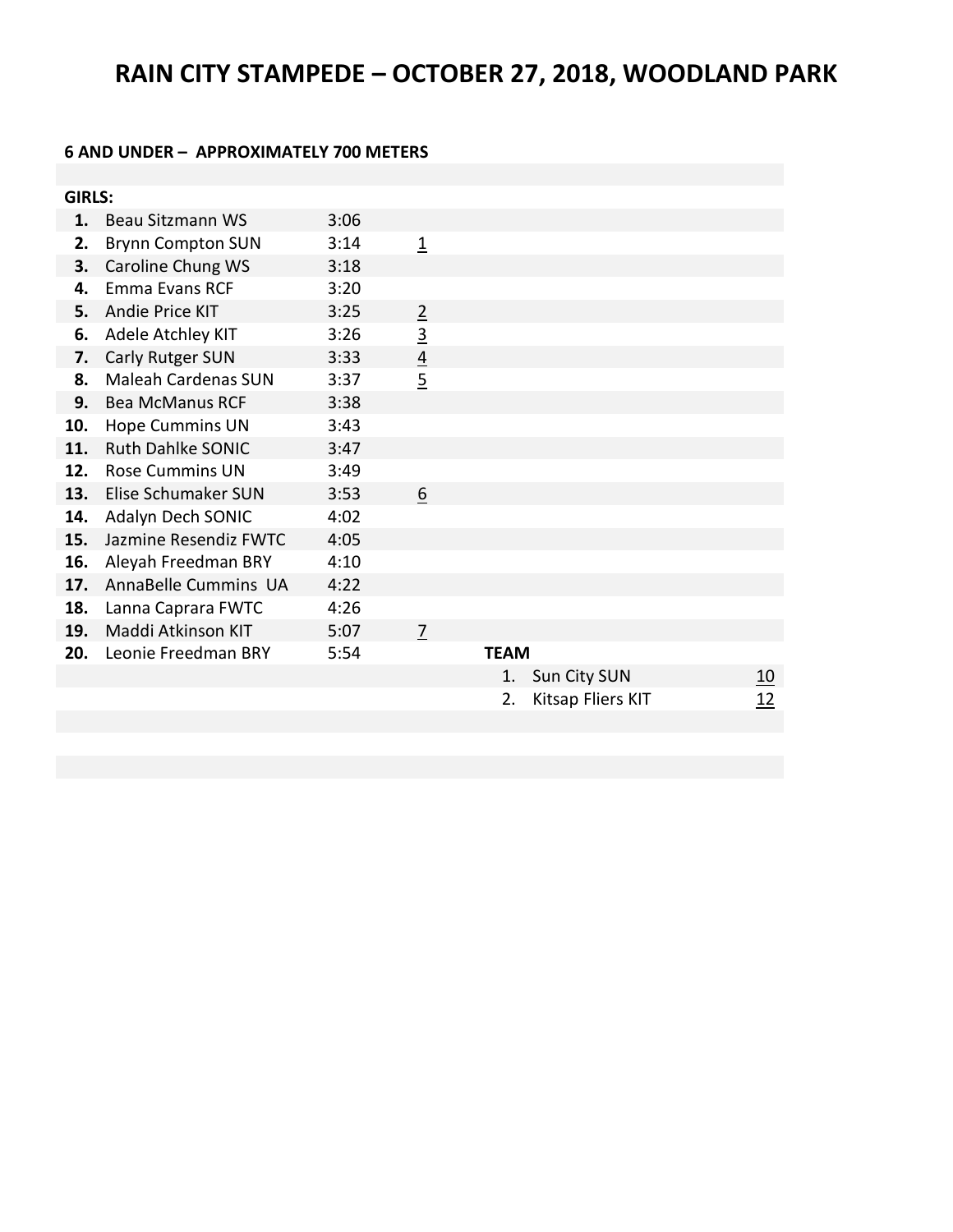## 6 AND UNDER – APPROXIMATELY 700 METERS

# **BOYS:**

| 1.  | Tyler Kao WS              | 2:54 | 1              |      |
|-----|---------------------------|------|----------------|------|
| 2.  | <b>Maxton Snyder WS</b>   | 3:01 | $\overline{2}$ |      |
| 3.  | Liam Karr WS              | 3:12 | 3              |      |
| 4.  | <b>Grant Hoyner KIT</b>   | 3:17 |                |      |
| 5.  | Sebastian Rodero WS       | 3:21 | 4              |      |
| 6.  | Nils Mickeson SUN         | 3:24 |                |      |
| 7.  | Jonah Draye BRY           | 3:26 |                |      |
| 8.  | Luke Frazier SONIC        | 3277 |                |      |
| 9.  | <b>Isaac Couch FWTC</b>   | 3:32 |                |      |
| 10. | James Dumitriu UN         | 3:41 |                |      |
| 11. | Jackson Mowery WS         | 3:43 | 5              |      |
| 12. | Miles Atchley KIT         | 4:01 |                |      |
| 13. | Ajdin Turic KING          | 4:22 |                |      |
| 14. | <b>Xavier Meridith UN</b> | 4:27 |                |      |
| 15. | Jacob Townsend SONIC      | 5:10 |                |      |
| 16. | Renaldo Shoemaker SUN     | 5:37 |                |      |
| 17. | Alex Rigby RCF            | 5:14 |                |      |
|     |                           |      |                | ΤϜΔΜ |

#### **TEAM**

1. West Seattle Road Runners WS

6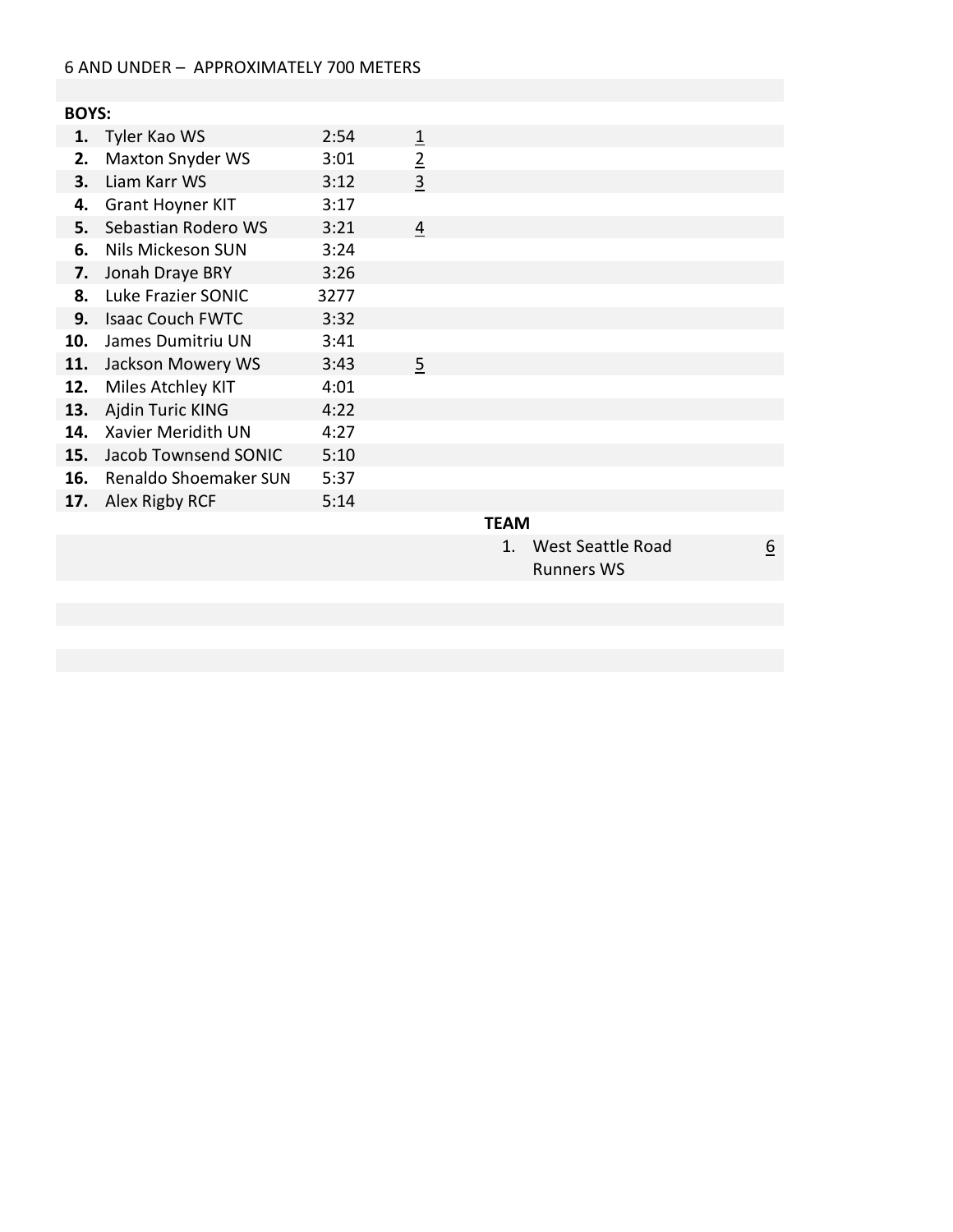# **GIRLS:**

|     | <b>Record: Corrine Hudders RCF</b> | 8:18 (2017) |                         |
|-----|------------------------------------|-------------|-------------------------|
| 1.  | Jordan Daligcon RCF                | 8:32        | $\overline{\mathbf{1}}$ |
| 2.  | Paetyn Price KIT                   | 8:35        | $\overline{2}$          |
| 3.  | Liana Bloom WS                     | 8:59        | $\overline{\mathbf{3}}$ |
| 4.  | Ella Haber RCF                     | 9:13        | $\overline{4}$          |
| 5.  | Lily Lendrum Fort RCF              | 9:13        | $\overline{5}$          |
| 6.  | Tabitha Westermeyer BTC            | 9:18        |                         |
| 7.  | Amaya Snyder WS                    | 9:27        | 6                       |
| 8.  | <b>Grace Gilson CNW</b>            | 9:29        |                         |
| 9.  | Laurel Batho RCF                   | 9:30        | $\overline{z}$          |
| 10. | Lieke Pauzauskie RCF               | 9:34        | 8                       |
| 11. | Sadie Durkee SUN                   | 9:49        | 9                       |
| 12. | Catherie Harju FWTC                | 9:59        | 10                      |
| 13. | Emma Lally SUN                     | 10:03       | 11                      |
| 14. | Quinn Sitzmann WS                  | 10:07       | 12                      |
| 15. | Korra Caprara FWTC                 | 10:13       | 13                      |
| 16. | Peyton Washburn WS                 | 10:14       | 14                      |
| 17. | Helena Mahrt WS                    | 10:19       | 15                      |
| 18. | <b>Celina Seeger FWTC</b>          | 10:27       | 16                      |
| 19. | Anika Sethi RCF                    | 10:28       | 17                      |
| 20. | Sofia Busch RCF                    | 10:28       | <u>18</u>               |
| 21. | <b>Gloria Shillito RB</b>          | 10:29       |                         |
| 22. | Rayanna Dech SONIC                 | 10:34       |                         |
| 23. | Cassidy Smith WS                   | 10:35       | <u>19</u>               |
| 24. | Sol Sitzmann WS                    | 10:36       | 20                      |
| 25. | Kiki Punke SU                      | 10:45       |                         |
| 26. | Nia Brown BRY                      | 10:47       |                         |
| 27. | Ryan Frisbie-Smith RCF             | 11:11       | 21                      |
| 28. | Delia Bralower RCF                 | 11.16       | 22                      |
| 29. | Amelia Nunez FWTC                  | 11.19       | 23                      |
| 30. | Addyson Gamache SUN                | 11.34       | 24                      |
| 31. | Laurielyn Aalona KING              | 11.39       |                         |
| 32. | Shealyn Compton SUN                | 11.49       | 25                      |
| 33. | Marti Atkinson KIT                 | 11:57       | 26                      |
| 34. | <b>Reyzl Press RCF</b>             | 12:26       | 27                      |
| 35. | Maya Miller BRY                    | 12:43       |                         |
| 36. | Makaylah Bates KIT                 | ΝT          | 28                      |
|     |                                    |             |                         |

# **TEAM**

| 1. Rain City Flyers RCF | 10 |
|-------------------------|----|
|                         |    |

- 2. West Seattle WS  $\frac{21}{3}$ <br>3. Federal Way FWTC  $\frac{39}{3}$
- 3. Federal Way FWTC
- 4. Sun City Harriers SUN  $\frac{44}{56}$ <br>5. Kitsap Fliers KIT 56
- 5. Kitsap Fliers KIT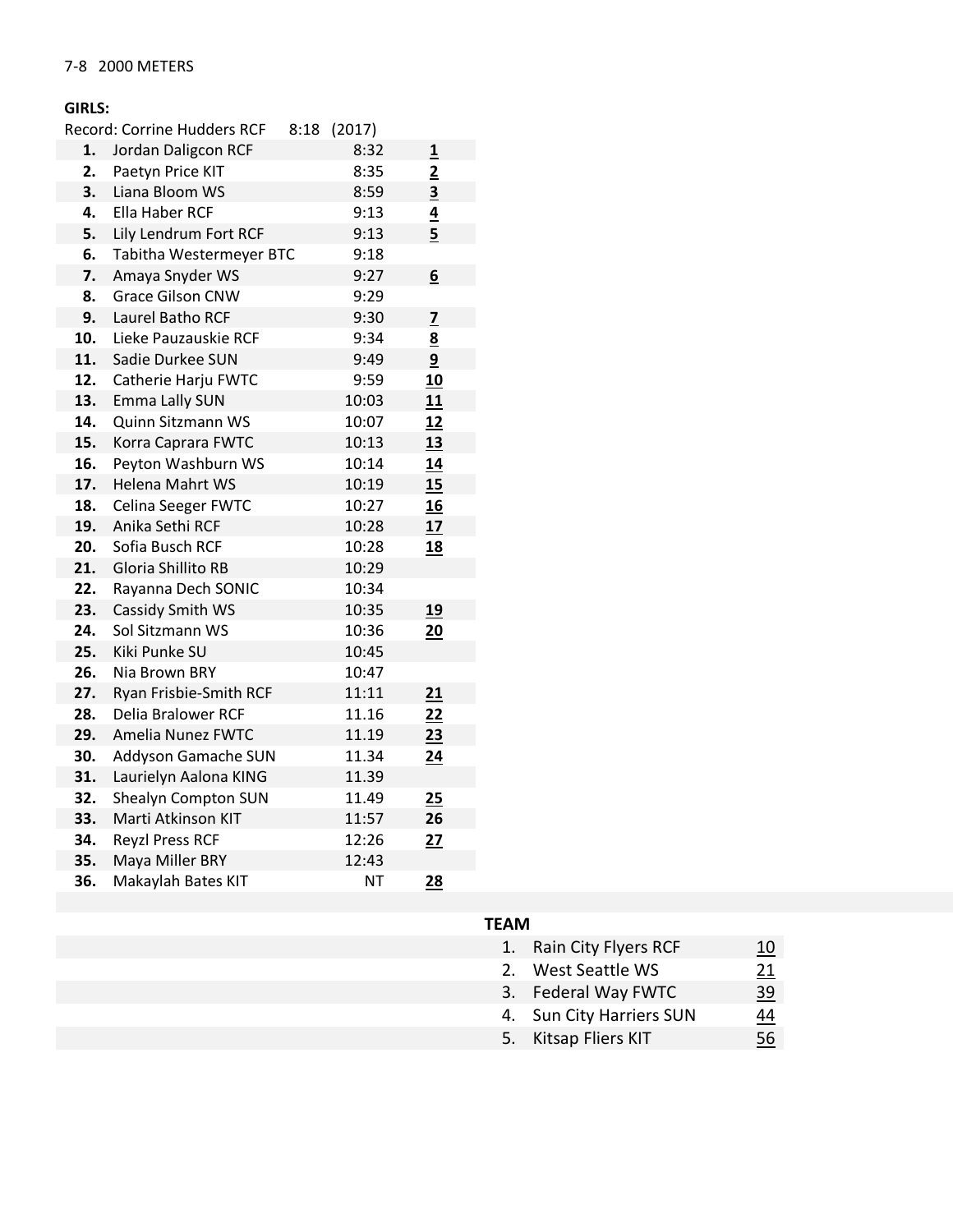## 7-8 2000 METERS

#### **BOYS:**

| 1.  | Landon Brefczynski BTC          | 7:57  |                |
|-----|---------------------------------|-------|----------------|
| 2.  | Sean DeWet SUN                  | 7:59  | $\overline{1}$ |
| 3.  | <b>Brooks Oliver RCF</b>        | 8:05  | $\overline{2}$ |
| 4.  | <b>Gabe Kolsrud FWTC</b>        | 8:22  | $\overline{3}$ |
| 5.  | <b>Austin Hight RCF</b>         | 8:44  | $\frac{4}{1}$  |
| 6.  | Ryan Wixted KIT                 | 8:48  | $\overline{5}$ |
| 7.  | <b>Jadon Cairus RCF</b>         | 8:49  | 6              |
| 8.  | <b>Connor Linenfelser SONIC</b> | 8:53  |                |
| 9.  | Tai Shih CS                     | 9:04  | $\overline{1}$ |
| 10. | Owen Baker BRY                  | 9:10  | <u>8</u>       |
| 11. | Nash Campbell RCF               | 9:11  | $\overline{9}$ |
| 12. | Thomas Bearden KIT              | 9:16  | 10             |
| 13. | <b>Francois Pierre CS</b>       | 9:19  | 11             |
| 14. | Ethan Worley SUN                | 9:26  | 12             |
| 15. | Rowan Hansen CS                 | 9:32  | 13             |
| 16. | <b>Beau Kunkel UN</b>           | 9:39  |                |
| 17. | Jack Draye BRY                  | 9:44  | 14             |
| 18. | Kai Dee SONIC                   | 9:46  |                |
| 19. | Leo Fedele ECRC                 | 9:46  |                |
| 20. | William Moir WS                 | 9:47  | 15             |
| 21. | Finn Berhnier BRY               | 9:50  | 16             |
| 22. | Roark Huey ECRC                 | 9:55  |                |
| 23. | John Durkee SUN                 | 9:57  | 17             |
| 24. | <b>Calvin Hiles KING</b>        | 10:00 |                |
| 25. | <b>Griffin Elhardt BRY</b>      | 10:08 | <u>18</u>      |
| 26. | Phoenix Barrea KIT              | 10:12 | 19             |
| 27. | <b>Henry Schmacher BPS</b>      | 10:19 |                |
| 28. | Leo Miramontes FWTC             | 10:27 | 20             |
| 29. | <b>Cameron Barndt FWTC</b>      | 10:36 | 21             |
| 30. | Spencer Broadbent SNO           | 10:46 |                |
| 31. | Levi Galloway SUN               | 10:55 | 22             |
| 32. | Forrest Johnson SUN             | 11:00 | <u>23</u>      |
| 33. | Henry O'Claire WS               | 11.06 | 24             |
| 34. | Ian Faulkner WS                 | 11:34 | 25             |
| 35. | Connor Rigby RCF                | 12:46 | 26             |

| 1. | Rain City Flyers RCF   | 12 |
|----|------------------------|----|
|    | 2. Sun City UN         | 30 |
|    | 3. Cascade Striders CS | 31 |
|    | 4. Kitsap Fliers KIT   | 34 |
|    | 5. Bryant BRY          | 40 |
|    | 6. Federal Way FWTC    | 44 |
|    | 7. West Seattle WS     |    |
|    |                        |    |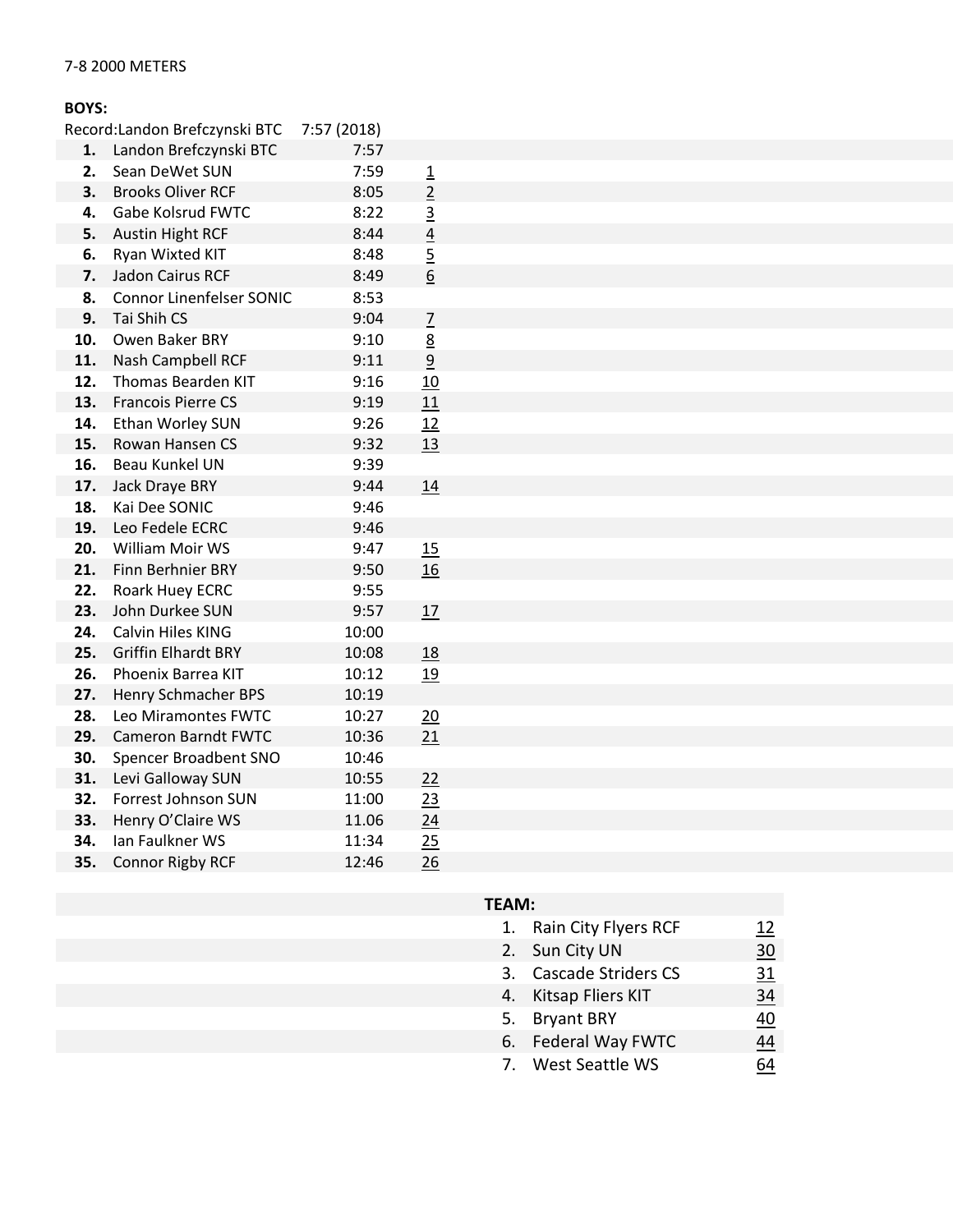#### **GIRLS:**

|     | Record: Taylor Nichols RCF<br>12.04 | (2014) |                |
|-----|-------------------------------------|--------|----------------|
| 1.  | <b>Corinne Hudders RCF</b>          | 12:58  | $\overline{1}$ |
| 2.  | Flora Lovejoy RCF                   | 13:16  | $\overline{2}$ |
| 3.  | <b>Joy Lally SUN</b>                | 13:22  |                |
| 4.  | Piper Russell FWTC                  | 13:26  | $\overline{3}$ |
| 5.  | <b>Netra Anand CS</b>               | 13:19  |                |
| 6.  | Vala Borgelt SONIC                  | 13:33  | $\frac{4}{5}$  |
| 7.  | Gemma Caprara FWTC                  | 13:37  | 6              |
| 8.  | McKenzi Berwick SHRC                | 13:40  |                |
| 9.  | Addison Washburn WS                 | 13:40  | $\overline{Z}$ |
| 10. | <b>Ariel Katsel SHRC</b>            | 13:56  |                |
| 11. | Ella Hanso CS                       | 14:10  | 8              |
| 12. | <b>Taitum Couch FWTC</b>            | 14:22  | $\overline{a}$ |
| 13. | Sydney Herzog RCF                   | 14:31  | 10             |
| 14. | <b>Ida Bralower RCF</b>             | 14:33  | 11             |
| 15. | <b>Makenzie Foree FWTC</b>          | 14:35  | 12             |
| 16. | Jasmine Johnson FWTC                | 14:39  | 13             |
| 17. | Lincoln Sitzmann WS                 | 14:44  | 14             |
| 18. | Lily Rodero WS                      | 14:47  | 15             |
| 19. | Elena Latterell WS                  | 14:52  | 16             |
| 20. | Macy Powell WS                      | 14:54  | 17             |
| 21. | Madeline Chung WS                   | 14:54  | 18             |
| 22. | Anna Haber RCF                      | 14:56  | 19             |
| 23. | Cailin Ross WS                      | 15:00  | 20             |
| 24. | Isabelle Osborn RCF                 | 15:00  | 21             |
| 25. | Anastasia Corner WE                 | 15:12  | 22             |
| 26. | <b>Emily Alexanar CS</b>            | 15:13  | 23             |
| 27. | Isabel Whitaker SONIC               | 15:18  | 24             |
| 28. | Taylor Husacker IG                  | 15:25  |                |
| 29. | Mylle Seeger FWTC                   | 15:27  | 25             |
| 30. | Sonya Carter RCF                    | 15:38  | 26             |
| 31. | Riley Hill WS                       | 15:47  | 27             |
| 32. | <b>Claire Cerne BRY</b>             | 15:57  | 28             |
| 33. | Dahlia Parekh CS                    | 15:59  | 29             |
| 34. | <b>Viera Baker BRY</b>              | 16:12  | 30             |
| 35. | <b>Sydney Davis SONIC</b>           | 16:25  | 31             |
|     |                                     |        |                |

|     | <b>Corinne Hudders RCF</b>  | 12:58 | 1                | 36. | Meredith Geiger RCF         | 16:31 | 32             |
|-----|-----------------------------|-------|------------------|-----|-----------------------------|-------|----------------|
| 2.  | Flora Lovejoy RCF           | 13:16 | $\overline{2}$   | 37. | <b>Talia Eve Trupin RCF</b> | 16:37 | 33             |
| З.  | <b>Joy Lally SUN</b>        | 13:22 |                  | 38. | Ardylein Dehlke SONIC       | 16:40 | 34             |
| 4.  | <b>Piper Russell FWTC</b>   | 13:26 | 3                | 39. | <b>Baileish Brown SONIC</b> | 16:43 | 35             |
| 5.  | Netra Anand CS              | 13:19 | $\overline{4}$   | 40. | <b>Greta Leonard FWTC</b>   | 16:46 | $\frac{36}{5}$ |
| 6.  | Vala Borgelt SONIC          | 13:33 | $\overline{5}$   | 41. | Jessica Schlumpf FWTC       | 16:47 | $\frac{37}{2}$ |
| 7.  | Gemma Caprara FWTC          | 13:37 | $6 \overline{6}$ | 42. | Lily Christiansin BRY       | 17:00 | 38             |
| 8.  | <b>McKenzi Berwick SHRC</b> | 13:40 |                  | 43. | Jillian Rosewarne RB        | 17:29 | <u>39</u>      |
| 9.  | Addison Washburn WS         | 13:40 | 7                | 44. | Belia Joy Verbal RB         | 17:32 | 40             |
| 10. | <b>Ariel Katsel SHRC</b>    | 13:56 |                  | 45. | Elle Case WS                | 17:35 | 41             |
| 11. | Ella Hanso CS               | 14:10 | 8                | 46. | <b>Madelyn Thomas WS</b>    | 17:58 | 42             |
| 12. | <b>Taitum Couch FWTC</b>    | 14:22 | $\overline{a}$   | 47. | Daphne Hough ton WS         | 18:16 | 43             |
| 13. | Sydney Herzog RCF           | 14:31 | 10               | 48. | Anna Bayless SONIC          | 18:33 | 44             |
| 14. | Ida Bralower RCF            | 14:33 | 11               | 49. | Sonia Williams RB           | 18:40 | 45             |
| 15. | Makenzie Foree FWTC         | 14:35 | 12               | 50. | Micah Langhoff WS           | 23:11 | 46             |
|     |                             |       |                  |     |                             |       |                |

| 1. | Rain City Flyers RCF             | 13             |
|----|----------------------------------|----------------|
| 2. | Federal Way Track Club FWTC      | 18             |
| 3. | <b>Cascade Striders CS</b>       | 35             |
|    | 4. West Seattle WS               | $\frac{36}{5}$ |
|    | 5. Bryant BRY                    | <u>38</u>      |
| 6. | Sonic Boom SONIC                 | 60             |
|    | 7. Rainier Beach Running Club RB | 125            |
|    |                                  |                |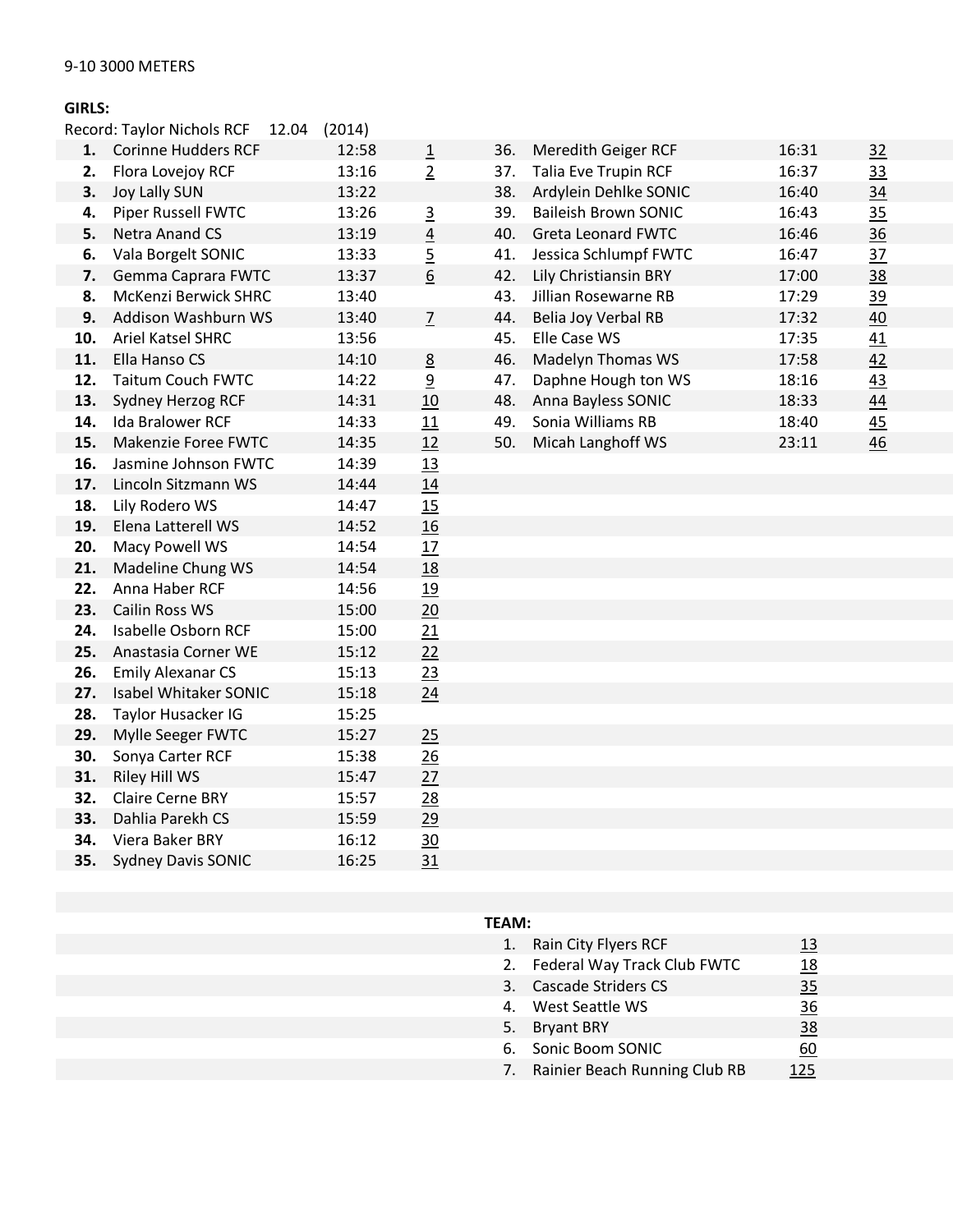## **9-10 3000 METERS**

#### **BOYS:**

# **Record: David Goldstone FWTC 11:23 (2005)**

| 1.  | Kian Compton SUN            | 11:27 | $\overline{1}$   | 41. | <b>Brent Johnson SUN</b>   | 14:49 | 37        |
|-----|-----------------------------|-------|------------------|-----|----------------------------|-------|-----------|
| 2.  | <b>Quintin Brooks SU</b>    | 11:28 | $\overline{2}$   | 42. | Jack Miller BRY            | 14:52 |           |
| 3.  | Henry Herb RCF              | 11:54 | $\overline{3}$   | 43. | Dylan Zeher FWTC           | 14:58 | 38        |
| 4.  | Jaycen Reyes SUN            | 11:55 | $\overline{4}$   | 44. | Marcelo Slye WS            | 14:59 | <u>39</u> |
| 5.  | Colton Worley SUN           | 12:03 | $\overline{5}$   | 45. | <b>Huey Holt RCF</b>       | 15:01 | 40        |
| 6.  | <b>Ethan Urquhart RCF</b>   | 12:08 | $6 \overline{6}$ | 46. | Henry Jackson SUN          | 15:02 | 41        |
| 7.  | Jayse Brefczynski BTC       | 12:31 |                  | 47. | Lucas Hansen RCF           | 15:04 | 42        |
| 8.  | Davis Kelsey CS             | 12:36 | $\overline{2}$   | 48. | Nick Jackson WS            | 15:04 | 43        |
| 9.  | Jaxon Sheffield CS          | 12:41 | 8                | 49. | Caleb Shakespeare SHRC     | 15:04 |           |
| 10. | Luke Atchley KIT            | 12:46 |                  | 50. | Tymur Zinchuk SU           | 15:10 | 44        |
| 11. | Luke Allen CS               | 12:47 | $\overline{9}$   | 51. | <b>Graeme Maclean CS</b>   | 15:10 | 45        |
| 12. | Adam Rutger SUN             | 12:50 | <u>10</u>        | 52. | Abram Voldman SU           | 15:10 | 46        |
| 13. | Jake Herb RCF               | 13:04 | 11               | 53. | Griffin Spottswood CS      | 15:19 | 47        |
| 14. | Luke Cardenas SUN           | 13:11 | 12               | 54. | Zachary Taubman RCF        | 15:23 | 48        |
| 15. | <b>Spencer Ballard FWTC</b> | 13:13 | 13               | 55. | Boden Hammerstad WS        | 15:30 | 49        |
| 16. | Shepherd Lally SUN          | 13:14 | 14               | 56. | Matthew Zhang CS           | 15:39 | 50        |
| 17. | Evan Jakubek RCF            | 13:20 | 15               | 57. | Aren Whaley UN             | 15:43 |           |
| 18. | Suriya Sethi RCF            | 13:21 | <b>16</b>        | 58. | <b>Edumnd Faulkner WS</b>  | 15:44 | 51        |
| 19. | <b>Tamir Stern CS</b>       | 13:22 | 17               | 59. | Milo Manca RCF             | 15:52 | 52        |
| 20. | Thomas Ryan CS              | 13:29 | 18               | 60. | George Busby CS            | 15:59 | 53        |
| 21. | Rodrigo Montuno CS          | 13:32 | 19               | 61. | <b>Oliver Anderson SUN</b> | 16:06 | 54        |
| 22. | Chase Stanick WS            | 13:36 | 20               | 62. | Benjamin Gomez RCF         | 16:06 | 55        |
| 23. | Benjamin Kauppila RCF       | 13:38 | 21               | 63. | Will Schumacher BPS        | 16:09 |           |
| 24. | Joaquin Santoy SUN          | 13:42 | 22               | 64. | Srivas Kandukun CS         | 16:20 | 56        |
| 25. | Cash Nowicki WS             | 13:45 | 23               | 65. | <b>Quinton Sing FWTC</b>   | 16:41 | 57        |
| 26. | William Jackson RCF         | 13:48 | $\overline{24}$  | 66. | Zach Gruben CS             | 16:42 | 58        |
| 27. | Alex Miramontes FWTC        | 13:55 | 25               | 67. | William Bigelow RCF        | 16:44 | 59        |
| 28. | <b>Chance Mason WS</b>      | 13:58 | $\frac{26}{5}$   | 68. | <b>Emmett Cox WS</b>       | 16:48 | 60        |
| 29. | <b>Huston Campbell RCF</b>  | 13:59 | 27               | 69. | Tianyi Jonathan Xie SU     | 16:53 | 61        |
| 30. | Caleb McAdams RCF           | 13:59 | 28               | 70. | <b>Evan Leonard FWTC</b>   | 17:00 | 62        |
| 31. | William Leonard CS          | 14:00 | 29               | 71. | Horace Appleyard RB        | 17:25 |           |
| 32. | <b>Tate Broadbent SNO</b>   | 14:03 |                  | 72. | Jack Bowman SHRC           | 17:32 |           |
|     | 33. Jude Papineau WS        | 14:04 | 30               | 73. | Wilbert Zhu RCF            | 18:43 | 63        |
| 34. | <b>Mazama Martin RCF</b>    | 14:07 | 31               | 74. | Colby Whelan WX            | 19:03 | <u>64</u> |
| 35. | Calvin Forsberg CS          | 14:11 | 32               | 75. | Preston Liwanay SONIC      | 20:06 |           |
| 36. | Case Van Niel RCF           | 14:17 | 33               | 76. | Dresden Dada WS            | 21:58 | 65        |
| 37. | Luke Slater SONIC           | 14:18 |                  |     | 77. Whit Linxweiler WS     | 22:39 | <u>66</u> |
| 38. | Casey Smit-Appe SUN         | 14:19 | $\underline{34}$ |     |                            |       |           |
| 39. | Tucker Punke SU             | 14:29 | 35               |     |                            |       |           |
| 40. | Nick Wittmann RCF           | 14:36 | 36               |     |                            |       |           |

| 1. | Sun City Harriers SUN       | 10 |
|----|-----------------------------|----|
| 2. | Rain City Flyers RCF        | 20 |
| 3. | <b>Cascade Striders CS</b>  | 24 |
|    | 4. West Seattle WS          | 69 |
| 5. | Federal Way Track Club FWTC | 75 |
|    | 6. Speed Unlimited SU       | 81 |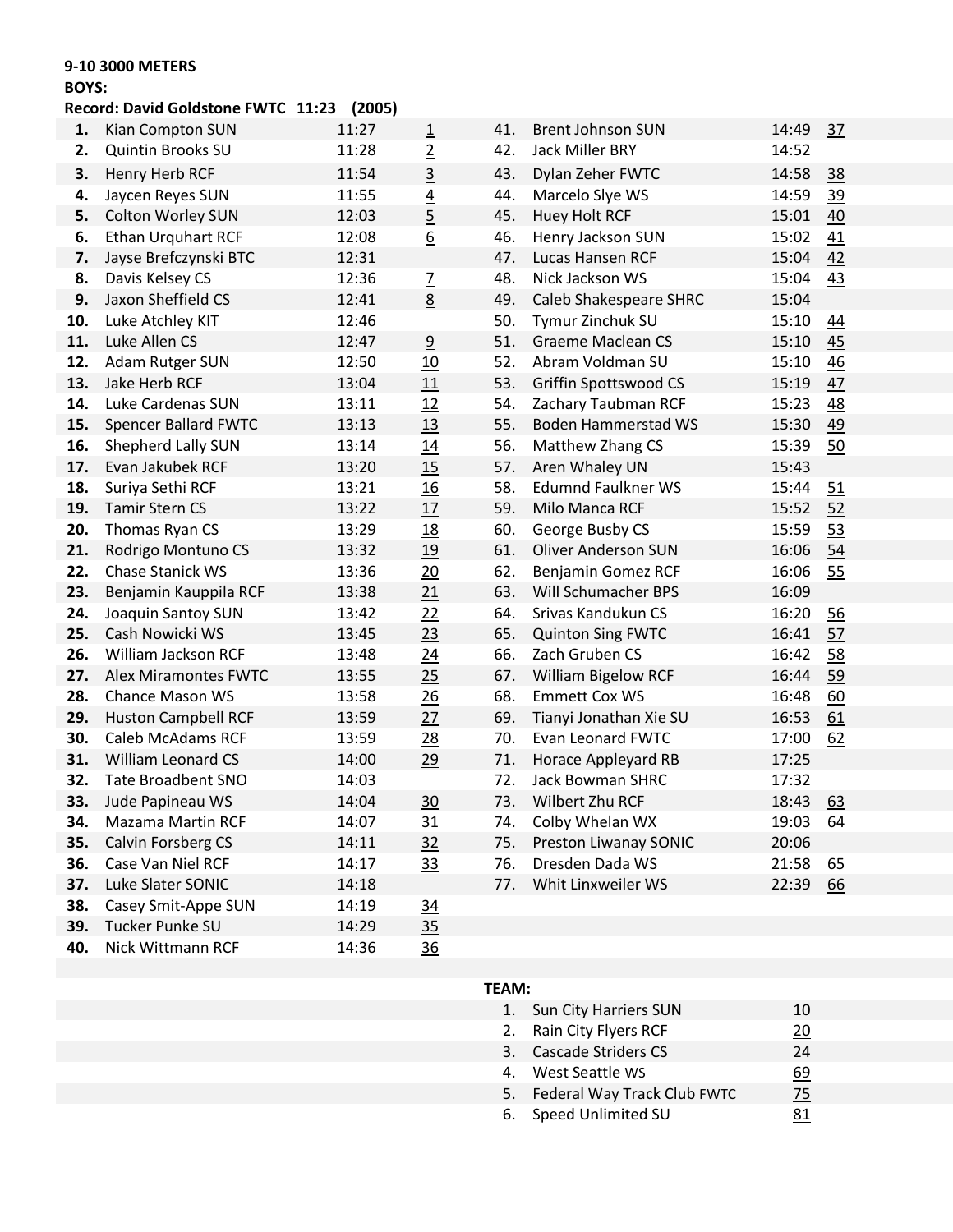## **11 – 12 3000 METERS**

# **GIRLS:**

|     | <b>Record: Sophie Cantine SU</b> | 11:06 (2011) |                |
|-----|----------------------------------|--------------|----------------|
| 1.  | Ava Borsheim FWTC                | 11:38        | $\overline{1}$ |
| 2.  | <b>Olive Clark SUN</b>           | 11:42        | $\overline{2}$ |
| 3.  | Julia Couch FWTC                 | 12:09        | $\overline{3}$ |
| 4.  | Sarah Lindquist RCF              | 12:34        | $\overline{4}$ |
| 5.  | <b>Sydney Collier CS</b>         | 12:40        | $\overline{5}$ |
| 6.  | <b>Gwen Evans CS</b>             | 12:48        | $\frac{6}{7}$  |
| 7.  | <b>Mesafint Englert FWTC</b>     | 12:54        |                |
| 8.  | Madelyn Mitchell FWTC            | 12:54        | <u>8</u>       |
| 9.  | Mio Masunaga CNW                 | 13:06        |                |
| 10. | Ashley Whilton CS                | 13:14        | $\overline{9}$ |
| 11. | Katelyn Galloway SUN             | 13:23        | 10             |
| 12. | <b>June Pierson WS</b>           | 13:25        | 11             |
| 13. | Anna Lendum Fort RCF             | 13:29        | 12             |
| 14. | Samantha Sherick WS              | 13:35        | <u>13</u>      |
| 15. | Elle Papineau WS                 | 13:38        | 14             |
| 16. | Katherine Mickelson SUN          | 13:42        | 15             |
| 17. | <b>Ella Steinhilb SUN</b>        | 13:58        | 16             |
| 18. | <b>Elsa Minning WS</b>           | 14:03        | 17             |
| 19. | Serafina Shin-von                | 14:12        | 18             |
|     | Nordenflycht RCF                 |              |                |
| 20. | Rosa Van Niel RCF                | 14:22        | 19             |
| 21. | <b>Emmie McGrew KIT</b>          | 14:29        |                |
| 22. | Hazel Geiger RCF                 | 15:02        | 20             |
| 23. | Naomi Dunne-Loper RCF            | 15:40        | 21             |
| 24. | Mackenzie Walker RCF             | 15:45        | 22             |
| 25. | <b>Katie Chin RB</b>             | 15:53        |                |
| 26. | Emma Teters SONIC                | 16:11        |                |
| 27. | <b>Stella Martinez CS</b>        | 16:35        | 24             |
| 28. | Stella Klem WS                   | 16:43        | 25             |
| 29. | Darinah Hou CS                   | 16:49        | 26             |
| 30. | <b>Autumn Liwanay SONIC</b>      | 17:06        |                |
| 31. | Mia Mayachar RCF                 | 18:00        | 27             |
| 32. | Hannah Krueger SUN               | 18:57        | <u> 28</u>     |
| 33. | <b>Madeline McCarthy RCF</b>     | 19:27        | 29             |
| 34. | Maya Amandus WS                  | <b>NT</b>    | $\frac{30}{2}$ |

| 1. | Federal Way Track Club<br><b>FWTC</b> |    |
|----|---------------------------------------|----|
| 2. | Cascade Striders CS                   | 20 |
| 3. | Sun City Harriers SUN                 | 27 |
| 4. | Rain City Flyers RCF                  | 34 |
|    | 5. West Seattle WS                    | 38 |
|    |                                       |    |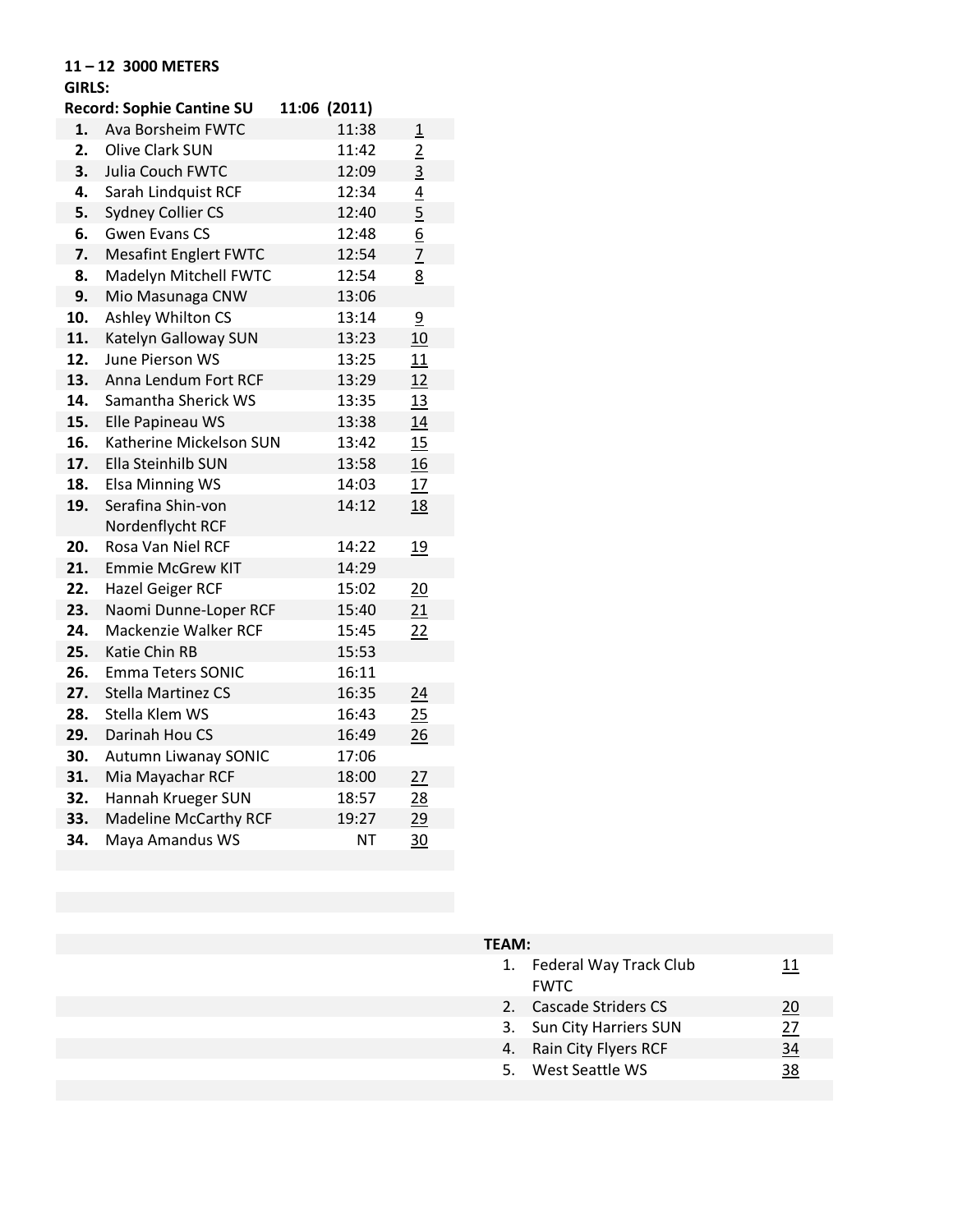#### **11 – 12 3000 METERS**

#### **BOYS:**

#### **Record: Jack Pearce RCF 10:49 (2006 & 2007)**

| 1.  | Aiden Waddle SUN             | 11:29 | $\overline{1}$  | 36. | Jack Punke SU             | 13:37 | 36        |
|-----|------------------------------|-------|-----------------|-----|---------------------------|-------|-----------|
| 2.  | Connor Rickey SU             | 11:31 | $\overline{2}$  | 37. | Raffi Whaley UN           | 13:38 |           |
| 3.  | Joachim Jakul CS             | 11:37 | $\overline{3}$  | 38. | <b>Riley Magill RCF</b>   | 13:42 | 37        |
| 4.  | Joshua Patel SU              | 11:45 | $\overline{4}$  | 39. | Dawson Berwick SHRC       | 13:45 | 38        |
| 5.  | Hudson Atrosh SU             | 11:49 | $\overline{5}$  | 40. | <b>Maceo Rivers FWTC</b>  | 13:49 | <u>39</u> |
| 6.  | Jonah Kearns RCF             | 11:56 | 6               | 41. | William Frederick WS      | 14:01 | 40        |
| 7.  | <b>Charlie McManus RCF</b>   | 12:00 | $\overline{2}$  | 42. | Jonath Brady KING         | 14:04 |           |
| 8.  | Keefe Russell FWTC           | 12:04 | 8               | 43. | Jack Bigelow RCF          | 14:12 | 41        |
| 9.  | Sam Schubert RCF             | 12:09 | $\overline{9}$  | 44. | <b>Connor Evans RCF</b>   | 14:20 | 42        |
| 10. | <b>Ashton Berwick SHRC</b>   | 12:15 | 10              | 45. | Polk Barker RCF           | 14:25 | 43        |
| 11. | Max Billet RCF               | 12:20 | 11              | 46. | Spencer Powell WS         | 14:28 | 44        |
| 12. | Zack Wilkins CS              | 12:24 | 12              | 47. | Jonas Couch FWTC          | 15:22 | 45        |
| 13. | <b>Col Snelling RCF</b>      | 12:27 | 13              | 48. | Finn Gilbert WS           | 15:24 | 46        |
| 14. | <b>Aaron Beltran FWTC</b>    | 12:32 | 14              | 49. | Gavin Maclean CS          | 15:33 | 47        |
| 15. | Daniel Montano CS            | 12:37 | 15              | 50. | Antoine Artigalas RCF     | 15:48 | 48        |
| 16. | Caleb Hirshfeld RCF          | 12:41 | 16              | 51. | Ryan Ashley CS            | 16:02 | 49        |
| 17. | Kurt Young SU                | 12:41 | 17              | 52. | Eli Powell WS             | 16:23 | 50        |
| 18. | Duncan Frisbie-Smith RCF     | 12:47 | 18              | 53. | <b>Simeon McAdams RCF</b> | 16:32 | 51        |
| 19. | Eli Kreuger SUN              | 12:49 | 19              | 54. | Gareth Phelps RCF         | 17:05 | 52        |
| 20. | <b>Connor Delaney WS</b>     | 12:50 | 20              | 55. | <b>Jack Peters RCF</b>    | 17:08 | 53        |
| 21. | Aaron Batho RCF              | 12:58 | 21              | 56. | <b>Micah Katsel SHRC</b>  | 17:49 | 54        |
| 22. | Yusef Moazzam CS             | 12:59 | 22              | 57. | <b>Everett Burdett WS</b> | 19:40 | 55        |
| 23. | Aiden Cardona CS             | 12:59 | 23              | 58. | Nathan Schlumpf FWTC      | 19:48 | 56        |
| 24. | Ronan Barringer FWTC         | 13:01 | 24              | 59. | Oliver Cain RCF           | 20:50 | <u>57</u> |
| 25. | Milo Schreiber RCF           | 13:12 | 25              |     |                           |       |           |
| 26. | Levi Hanscom RCF             | 13:15 | 26              |     |                           |       |           |
| 27. | Rayhan Sathia CS             | 13:19 | 27              |     |                           |       |           |
| 28. | Myles Barrea KIT             | 13:19 | 28              |     |                           |       |           |
| 29. | Nathan Hudders RCF           | 13:24 | 29              |     |                           |       |           |
| 30. | Moan Rafalovich CS           | 13:25 | 30              |     |                           |       |           |
| 31. | <b>Isaak Friis-Alfers WS</b> | 13:27 | 31              |     |                           |       |           |
| 32. | Spencer Johnson SUN          | 13:28 | 32              |     |                           |       |           |
| 33. | Jackson Fitch RCF            | 13:30 | 33              |     |                           |       |           |
| 34. | Oscar Zimmerman RCF          | 13:33 | $\overline{34}$ |     |                           |       |           |
| 35. | Jude Dooley FWTC             | 13:33 | 35              |     |                           |       |           |
|     |                              |       |                 |     |                           |       |           |

| 36. | Jack Punke SU                | 13:37 | <u>36</u>      |
|-----|------------------------------|-------|----------------|
| 37. | Raffi Whaley UN              | 13:38 |                |
| 38. | <b>Riley Magill RCF</b>      | 13:42 | $\frac{37}{2}$ |
| 39. | <b>Dawson Berwick SHRC</b>   | 13:45 | 38             |
| 40. | <b>Maceo Rivers FWTC</b>     | 13:49 | <u>39</u>      |
| 41. | <b>William Frederick WS</b>  | 14:01 | 40             |
| 42. | Jonath Brady KING            | 14:04 |                |
| 43. | <b>Jack Bigelow RCF</b>      | 14:12 | <u>41</u>      |
| 44. | <b>Connor Evans RCF</b>      | 14:20 | 42             |
| 45. | Polk Barker RCF              | 14:25 | 43             |
| 46. | <b>Spencer Powell WS</b>     | 14:28 | 44             |
| 47. | Jonas Couch FWTC             | 15:22 | 45             |
| 48. | Finn Gilbert WS              | 15:24 | 46             |
| 49. | Gavin Maclean CS             | 15:33 | 47             |
| 50. | <b>Antoine Artigalas RCF</b> | 15:48 | 48             |
| 51. | <b>Ryan Ashley CS</b>        | 16:02 | 49             |
| 52. | Eli Powell WS                | 16:23 | 50             |
| 53. | <b>Simeon McAdams RCF</b>    | 16:32 | 51             |
| 54. | Gareth Phelps RCF            | 17:05 | 52             |
| 55. | <b>Jack Peters RCF</b>       | 17:08 | 53             |
| 56. | Micah Katsel SHRC            | 17:49 | 54             |
| 57. | <b>Everett Burdett WS</b>    | 19:40 | 55             |
| 58. | Nathan Schlumpf FWTC         | 19:48 | 56             |
| 59. | <b>Oliver Cain RCF</b>       | 20:50 | 57             |

| 1. | Speed Unlimited SU              | 11  |  |
|----|---------------------------------|-----|--|
|    | 2. Rain City Flyers RCF         | 22  |  |
| 3. | <b>Cascade Striders CS</b>      | 30  |  |
|    | 4. Federal Way Track Club FWTC  | 46  |  |
|    | 5. Sun City Harriers SUN        | 52  |  |
|    | 6. West Seattle Running Club WS | 92  |  |
|    | 7. South Hill Running Club SHRC | 101 |  |
|    |                                 |     |  |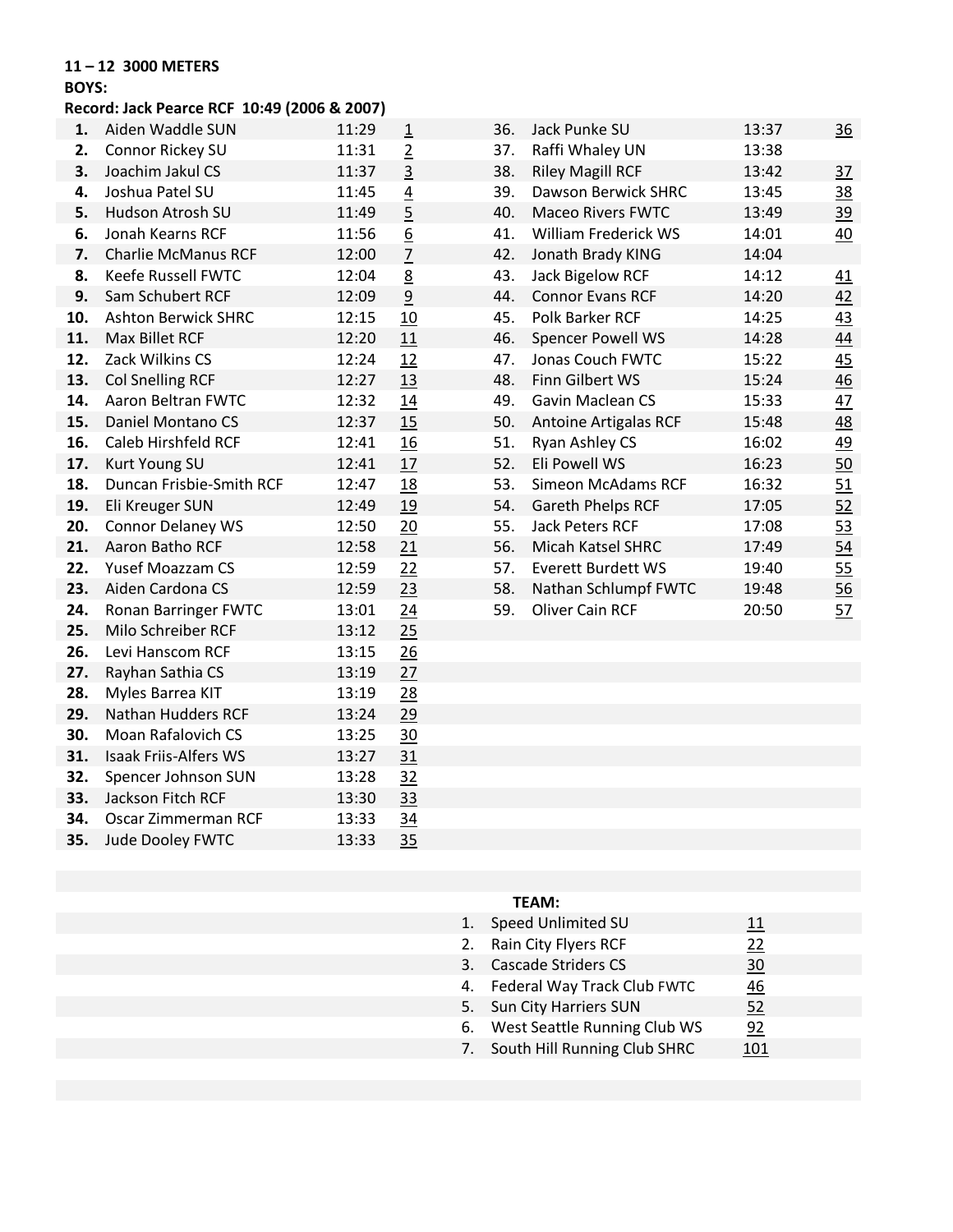#### 13 – 14 4000 METERS

| GIRLS: |  |
|--------|--|
|        |  |

|     | Record: Amy-Eloise Neale STC 14:48 (2008) |       |                 |  |
|-----|-------------------------------------------|-------|-----------------|--|
| 1.  | Alyvia Brown CS                           | 15:34 | $\overline{1}$  |  |
| 2.  | <b>Claire Archer RCF</b>                  | 15:37 | $\overline{2}$  |  |
| 3.  | Ava Hagwell SU                            | 15:55 | $\overline{3}$  |  |
| 4.  | Megan Kulenski SU                         | 15:59 |                 |  |
| 5.  | Anika Jones RCF                           | 16:05 | $\frac{4}{5}$   |  |
| 6.  | Ainsley Herron CS                         | 16:17 | $\underline{6}$ |  |
| 7.  | Ella Bucklen SU                           | 16:17 | $\overline{1}$  |  |
| 8.  | Julie Ryan CS                             | 17:00 | <u>8</u>        |  |
| 9.  | Rachel Jin SU                             | 17:11 | $\overline{6}$  |  |
|     | 10. Sophia Litton WS                      | 17:52 | 10              |  |
| 11. | Ava Wodrich WS                            | 17:53 | 11              |  |
| 12. | Keya Gillenwater RCF                      | 17:54 | 12              |  |
| 13. | Sabrina Chun SU                           | 18:09 | 13              |  |
| 14. | Catrin Wodrich WS                         | 18:23 | 14              |  |
| 15. | Elise Whaley WS                           | 18:29 | 15              |  |
|     | 16. Yesenia Soriano FWTC                  | 18:51 |                 |  |
| 17. | Sophie Hollinger SU                       | 19:23 | <u>16</u>       |  |
| 18. | Jacqueline Marion RCF                     | 19:37 | 17              |  |
| 19. | Elizabeth Beck SUN                        | 19:58 | <u>18</u>       |  |
| 20. | Finley O'Brien FWTC                       | 20:24 |                 |  |
| 21. | Hannah Mayachar RCF                       | 20:49 | 19              |  |
| 22. | Mary Mickelson SUN                        | 22:08 |                 |  |
| 23. | Sophie Alvi CS                            | 22:34 | 20              |  |
| 24. | Leah Harden KING                          | 26:36 |                 |  |
| 25. | Megan Vest KING                           | 28:35 |                 |  |

| 1. Speed Unlimited SU   | <u> 14</u> |
|-------------------------|------------|
| 2. Cascade Striders CS  | <u>15</u>  |
| 3. Rain City Flyers RCF | <u> 19</u> |
| 4. West Seattle WS      | <u>35</u>  |
|                         |            |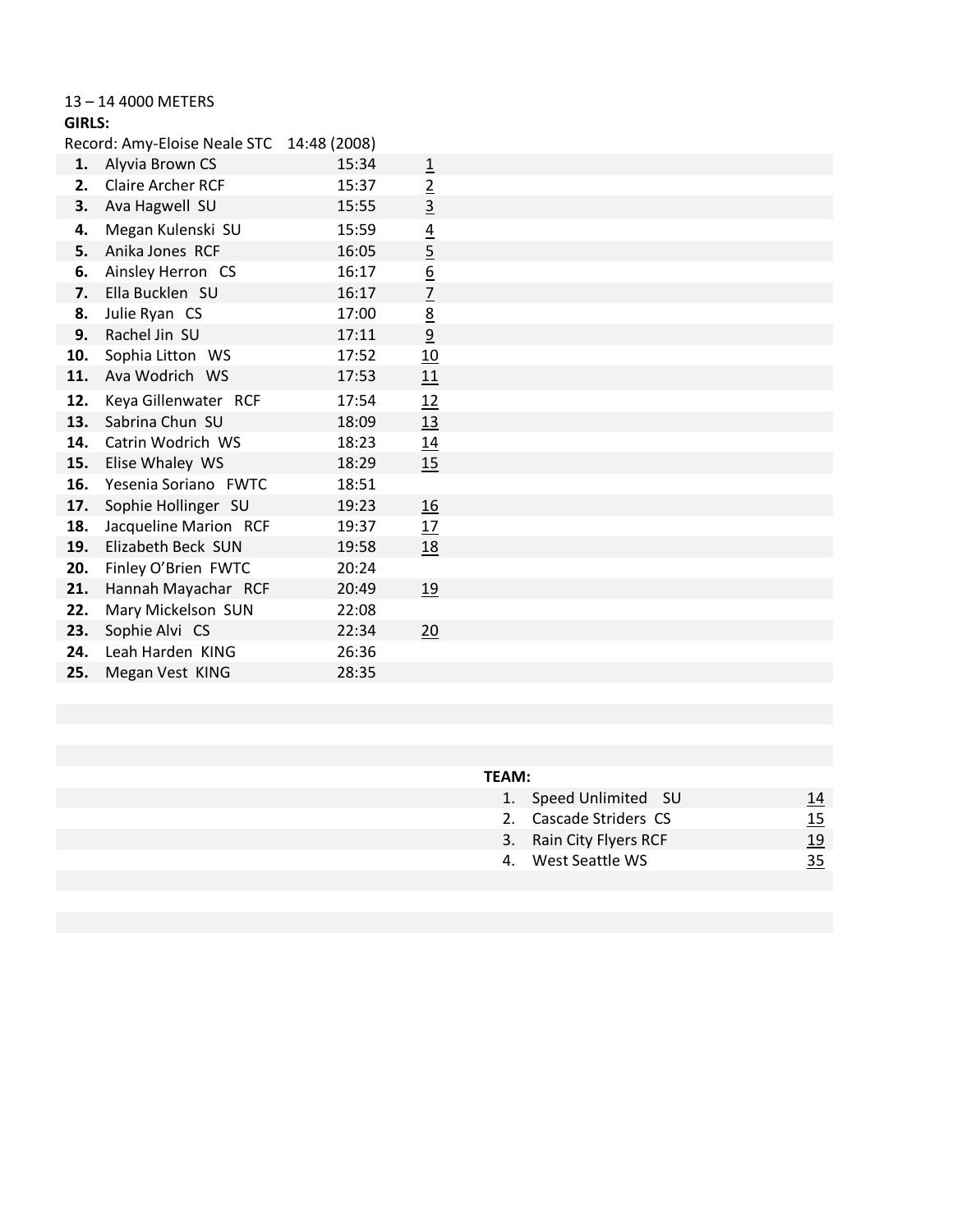# **13-14 4000 METERS**

## **BOYS:**

|     | <b>Record: Drew Oliver RCF</b> | 13:41 | (2018) |                 |
|-----|--------------------------------|-------|--------|-----------------|
| 1.  | Drew Oliver RCF                |       | 13:41  | $\overline{1}$  |
| 2.  | Will Schneider RCF             |       | 13:42  |                 |
| 3.  | Kya Villanueva SU              |       | 13:50  | $rac{2}{3}$     |
| 4.  | Carter Joy RCF                 |       | 14:20  | $\overline{4}$  |
| 5.  | Tenichi Gordon KIT             |       | 14:35  |                 |
| 6.  | Jakob Broadbent SNO            |       | 14:42  | $\overline{5}$  |
| 7.  | <b>Wil Sandnes RCF</b>         |       | 14:47  | $\underline{6}$ |
| 8.  | Andres Dunne-Lop er RCF        |       | 14:51  | $\overline{z}$  |
| 9.  | Camden Jaureguy RCF            |       | 15:00  | $\overline{8}$  |
| 10. | Aaron Hersser SU               |       | 15:07  | $\overline{9}$  |
| 11. | Brennen Rickey SU              |       | 15:11  | 10              |
| 12. | Quincy Purcell RCF             |       | 15:13  | 11              |
| 13. | <b>Triton Vitale FWTC</b>      |       | 15:14  | <u>12</u>       |
| 14. | Peter Leary RCF                |       | 15:25  | 13              |
| 15. | Melkamu Englert FWTC           |       | 15:32  | 14              |
| 16. | Oscar Lopez SUN                |       | 15:41  | 15              |
| 17. | Stephen Bleakley-Harris RCF    |       | 15:55  | <u>16</u>       |
| 18. | Jakson Currit RCF              |       | 15:58  | 17              |
| 19. | Leo Clarke RCF                 |       | 15:59  | <u>18</u>       |
| 20. | Evan Okoho KING                |       | 16:00  |                 |
| 21. | Nathan Johnson SUN             |       | 16:10  | <u>19</u>       |
| 22. | Zohur Rufulovich CS            |       | 16:19  | 20              |
| 23. | Ivan Hernandez Villa CS        |       | 16:22  | 21              |
| 24. | <b>Niko Manolides FWTC</b>     |       | 16:36  | 22              |
| 25. | Seth Hicks SNO                 |       | 16:45  | <u>23</u>       |
| 26. | Ammon Wagner SNO               |       | 16:46  | <u>24</u>       |
| 27. | Merek Weed CS                  |       | 16:52  | 25              |
| 28. | Ewan Kae WS                    |       | 17:02  | $\frac{26}{5}$  |
| 29. | <b>Carter Mitchell FWTC</b>    |       | 17:07  | 27              |
| 30. | <b>Brennen Bowman SHRC</b>     |       | 17:08  |                 |
| 31. | Luke Brubaker RCF              |       | 17:14  | 28              |
| 32. | <b>Gabe Cardenas SUN</b>       |       | 17:50  | <u> 29</u>      |
| 33. | Cole Bauersfeld WS             |       | 17:51  | <u>30</u>       |
| 34. | Miles Kelly WS                 |       | 18:11  | <u>31</u>       |
| 35. | Joseph Lee WS                  |       | 18:19  | <u>32</u>       |
| 36. | Nathan Rene RB                 |       | 18:50  |                 |
| 37. | <b>Taylor Frederick WS</b>     |       | 19:36  | <u>33</u>       |
| 38. | Owen Hill WS                   |       | 20:50  | <u>34</u>       |
|     |                                |       |        |                 |

| 1. | Rain City Flyers RCF           |           |
|----|--------------------------------|-----------|
| 2. | Speed Unlimited SU             | <u>22</u> |
|    | 3. Federal Way Track Club FWTC | 48        |
|    | 4. Snohomish SNO               | 52        |
| 5. | Sun City Harriers SUN          | 63        |
|    | 6. Cascade Striders CS         | 66        |
|    | 7. West Seattle WS             |           |